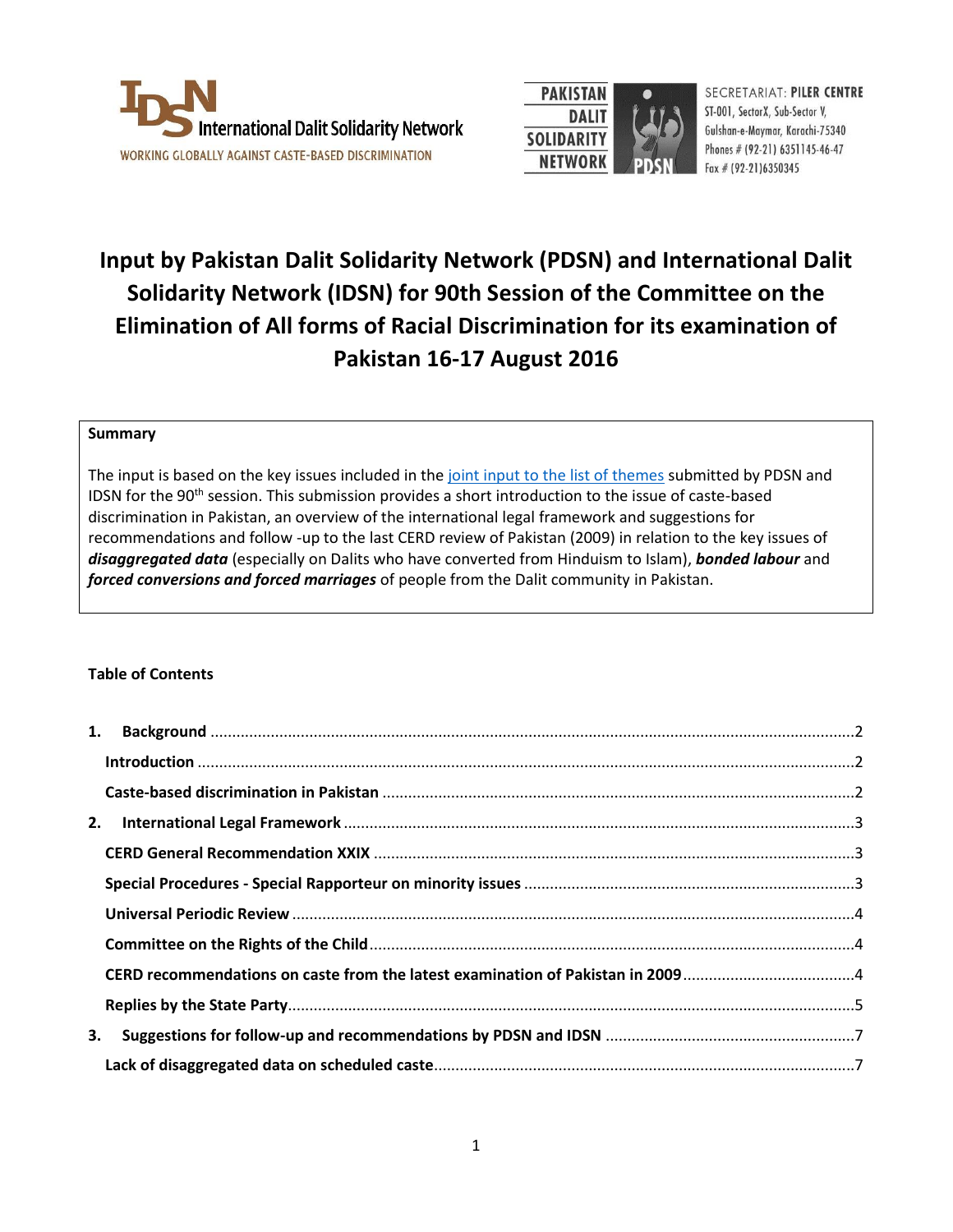# <span id="page-1-0"></span>1. Background

## <span id="page-1-1"></span>Introduction

This brief alternative report on caste discrimination in Pakistan is written by the Pakistan Dalit Solidarity Network (PDSN) and the International Dalit Solidarity Network (IDSN) and submitted to the UN Committee on Elimination of All Forms of Racial Discrimination and the review of Pakistan at the Committee's 90<sup>th</sup> session (August, 2016). The report provides an overview of the legal framework for addressing caste under the Convention in relation to recommendations given by the committee in their last review of Pakistan in 2009, and the replies given by the State Party.

The *International Dalit Solidarity Network* is an international network that works on a global level for the elimination of caste discrimination and similar forms of discrimination based on work and descent. Members include national Dalit organisations in caste-affected countries; Dalit Solidarity Networks in seven European countries; and international associates, among others Human Rights Watch, Minority Rights Group, Anti-Slavery International and IMADR [\(www.idsn.org\)](http://www.idsn.org/). Contact information: Email: [info@idsn.org,](mailto:info@idsn.org) phone: +45 29700630.

The *Pakistan Dalit Solidarity Network* is a network consisting of over 20 civil society organizations, and a member of IDSN. It was formally launched on 5<sup>th</sup> April 2009 after a research study conducted in 2007, which identified serious violation of basic rights of Scheduled Castes (Dalits in Pakistan), and specifically in Karachi, Sindh province of Pakistan. The main objectives of the network are to highlight the issue of Scheduled Castes through national and international advocacy [\(www.idsn.org/about-us/who-we-are/the-global-network/\)](http://www.idsn.org/about-us/who-we-are/the-global-network/).

## <span id="page-1-2"></span>Caste-based discrimination in Pakistan

When the Government of Pakistan (GoP) is going to be reviewed by the Committee on the Elimination of Racial Discrimination (CERD) at its 90<sup>th</sup> session in August 2016, the Committee Members are urged to take into consideration the situation of the people who are categorized as "lower caste" Hindus in Pakistan. This part of the population, officially known as "Scheduled Castes", is the single largest group falling victim to caste-based discrimination, including the practise of "untouchability". Its members are the poorest of the poor in Pakistan,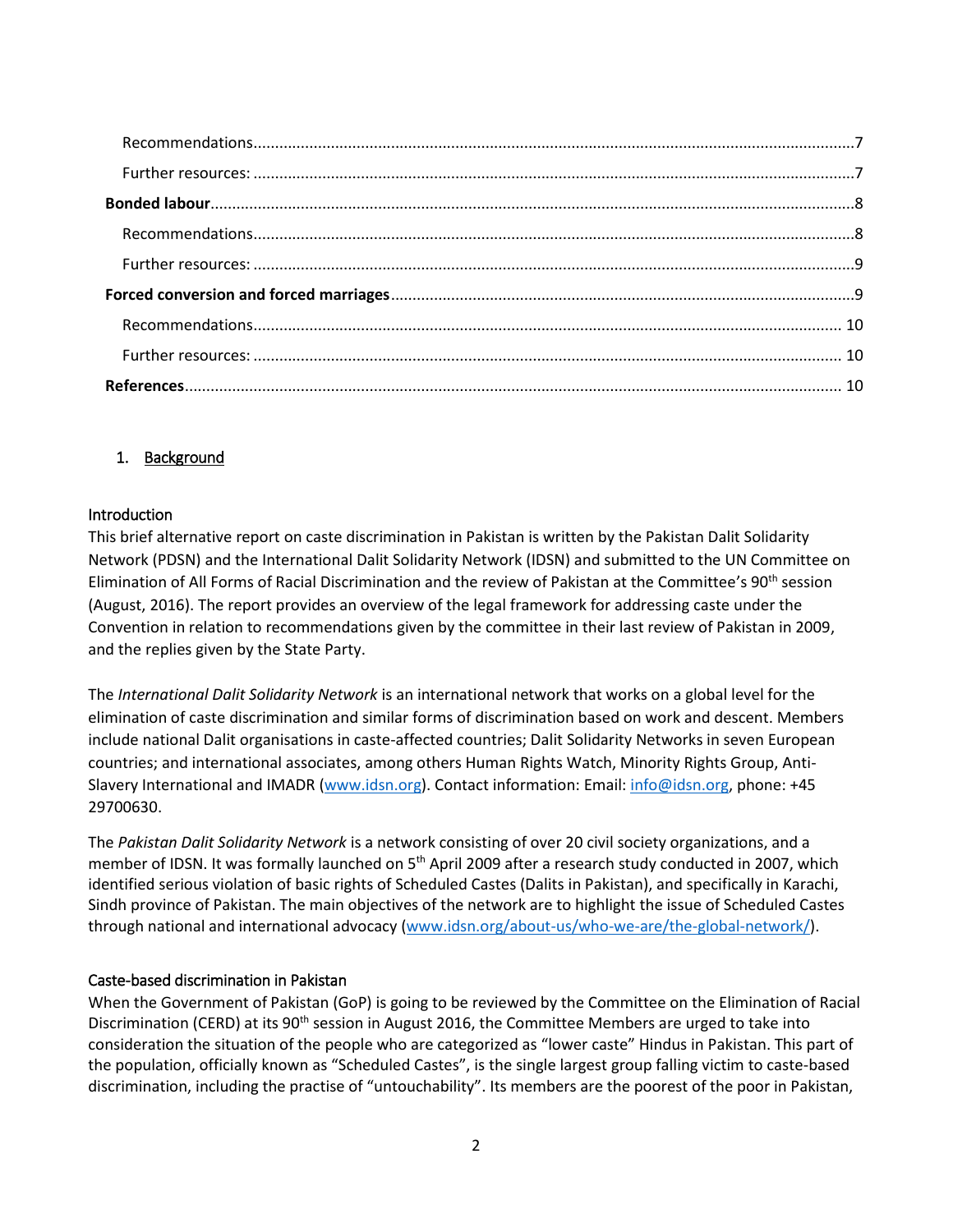where "untouchability" practices are obvious in all spheres of private and public life. As a result, Scheduled Castes live in separate colonies, they are served food in separate crockery, and they cannot sit indoors with upper castes. There is also very little political representation. The majority of Scheduled Castes suffer from extreme poverty and low human development, due to the prevailing patterns of exclusion and marginalization. They are often neglected in development initiatives, humanitarian assistance and government compensation where applicable.

# <span id="page-2-0"></span>2. International Legal Framework

## <span id="page-2-1"></span>CERD General **Recommendation** XXIX

CERD General Recommendation XXIX on descent-based discrimination (2002) article 1 (a) recommends states to take measures of a general and specific nature to address discrimination based on caste and analogous systems of inherited status. The GoP, as an affected country and a signatory to the Convention, should recognize that this form of discrimination takes place in the country and should seek guidance from this framework in order to prevent human rights violations in the country as an effect of caste-based discrimination.

## <span id="page-2-2"></span>Special Procedures - Special Rapporteur on minority issues

*Annual thematic report for the 31st HRC session [\(A/HRC/31/56\)](http://www.ohchr.org/EN/HRBodies/HRC/RegularSessions/Session31/Documents/A_HRC_31_56_en.doc) on "Minorities and discrimination based on caste and analogous systems of inherited status*

In March 2016, the Special Rapporteur presented her thematic report on caste to the Human Rights Council. In her report, the Rapporteur specific areas of impact of discrimination in caste-based and analogous systems in Pakistan.

## *Disaggregated data*

In her report, section C. 32. the Rapporteur addressed the lack of statistics on non-Hindu religious communities, such as the Dalit Muslim and Christian communities. In Bangladesh and Pakistan, where most Dalits belong to the Hindu minority, the figures are also contested. In Pakistan, the most recent official data, from 1998, estimate the Dalit population to be 330,000, but researchers calculate that the actual number could be at least two million<sup>i</sup>", whereas PDSN and Schedules caste activists working on ground up assess the number to be much higher, i.e. up to 7 million.

## *Bonded Labour*

The Rapporteur refers to Pakistan in relation to "Intersectionality of caste and forced and bonded labour". In Pakistan, Dalits, who are mainly minority Hindus, are disproportionately affected by forced and bonded labour, particularly in the Sindh and Balochistan provinces<sup>iin</sup>.

## *Forced conversion and marriage*

The Rapporteur addressed the issue in para 4. on "freedom of religion and belief" mentions Pakistan under point 69. "Minority women, many of them from low-caste backgrounds, may be subjected to kidnapping and forced religious conversion. According to the Special Rapporteur on the right to freedom of religion or belief, "such incidents seem to occur in a climate of impunity".<sup>iii</sup> Civil society organizations have reported several cases of Dalit Hindu girls being kidnapped and forcibly converted to Islam following marriage in Pakistan<sup>iv</sup>".

## *Constitutional Provisions*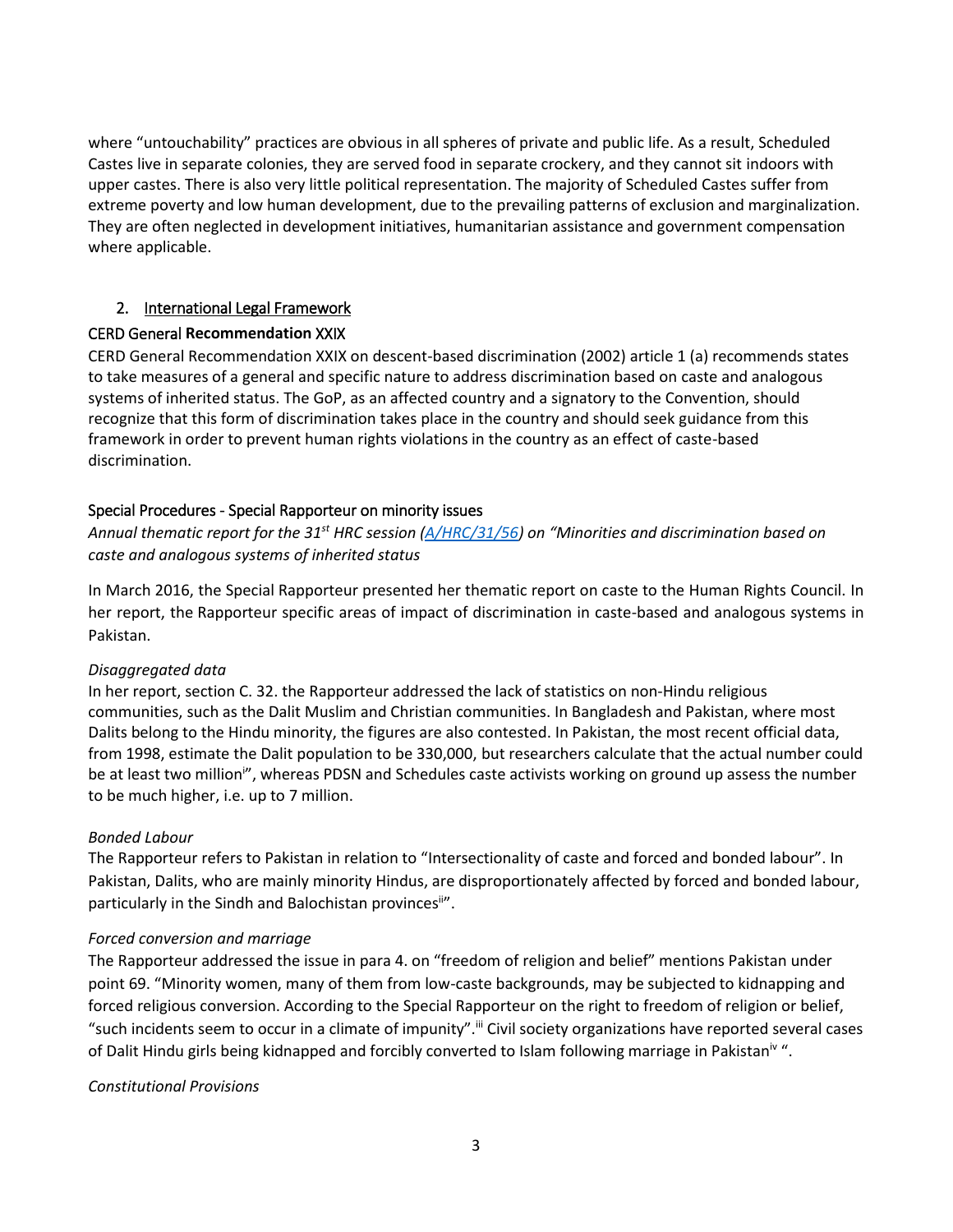In section B. 110. of the report, the Rapporteur notes that Art. 22, 26, and 27 of Pakistan's constitution explicitly refers to "caste" as one of the grounds for prohibited discrimination.

## <span id="page-3-0"></span>Universal **Periodic** Review

Report of the Working group [\(A/HRC/WG.6/14/L.10\)](http://lib.ohchr.org/HRBodies/UPR/Documents/Session14/PK/A_HRC_WG.6_14_L.10_Pakistan.doc)

## *Forced marriage*

At the second Universal Periodic Review of Pakistan, October 2012 Austria recommended the government to: "*Take effective measures to prevent forced or early marriage, in particular with a view to ending rape, sexual exploitation and forced conversions of scheduled caste girls"* (rec: 122.103.) the recommendation was accepted and enjoyed the support of the Government of Pakistan.

## <span id="page-3-1"></span>Committee on the Rights of the Child

Concluding observations [\(CRC/C/PAK/CO/5](http://tbinternet.ohchr.org/Treaties/CRC/Shared%20Documents/PAK/CRC_C_PAK_CO_5_24196_E.docx) ) on the fifth periodic report of Pakistan, 3. June 2016

23. Right to life, survival and development: The Committee urges the State party to take immediate measures to:

(b) Prevent and combat malnutrition, especially among vulnerable and disadvantaged groups of children such as children living in poverty, including Dalit children; Economic exploitation, including child labour

71. The Committee welcomes the legislative acts in Punjab and KP provinces which prohibit employment of children in certain hazardous occupations. The Committee however remains seriously concerned about: (c) The continuous practice of bonded and forced labour affecting children from poor and vulnerable background, including Dalit children;

72. The Committee urges the State party to: (c) Eradicate all forms of bonded and forced labour of children, in particular children from marginalized and disadvantaged groups such as Dalit children and bring those responsible, in particular employers, to justice;

# <span id="page-3-2"></span>CERD **recommendations** on caste from the latest examination of Pakistan in 2009

*Extracts from [concluding observations](http://docstore.ohchr.org/SelfServices/FilesHandler.ashx?enc=6QkG1d%2fPPRiCAqhKb7yhsrWoYjtM%2fV4TfMzF%2f0ZXE%2b4gWz0Z69r6JIfeTV3zpKQmkAHr9MZA0ORctmyroA5cne%2f78OTKDRMa%2bsuuX7rA9JH71jC96e0ugINu5JIToMbj) from the Committee's last examination of Pakistan. Seventy-fourth session. 16 February – 6 March 2009. UN Doc.: CERD/C/PAK/CO/20.*

## *Recommendations related to national legal framework and constitutional provisions:*

10. While appreciating the State party's laws for the protection of recognized religious minorities, the Committee reiterates its concern about the absence of similar protection for relevant ethnic or linguistic groups. It welcomes the delegation's acknowledgment of the intersectionality, to a certain extent, of ethnicity and religion in the State party. (art. 1)

*The Committee reiterates its recommendation that the State party broaden its understanding and constitutional definition regarding minorities, so as to take into account all the grounds of discrimination included in article 1, paragraph 1 of the Convention.* 

*Recommendations on disaggregated data:*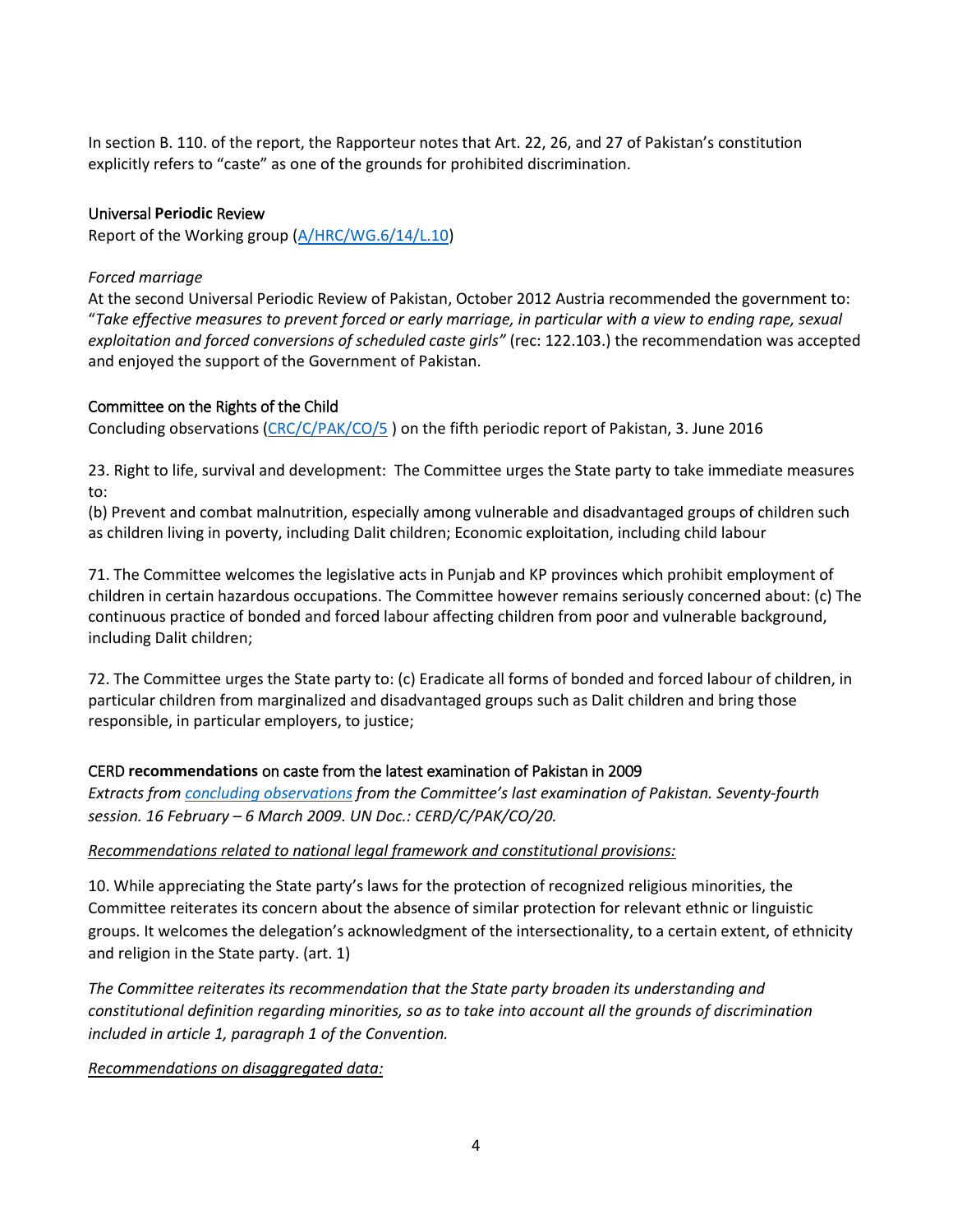12. While the Committee welcomes the steps taken by the State party to address caste-based discrimination, such as a range of development schemes and the appointment of a member of a scheduled caste as advisor to the Sindh Province Senate, it is concerned that the State party has not yet adopted a law prohibiting discrimination on the basis of caste. It is further concerned about the lack of information in the State party's report on concrete measures taken to combat caste-based discrimination. The Committee is also concerned about the persisting de facto segregation of and discrimination against Dalits regarding their enjoyment of all economic, civil, political, and social rights (arts. 2, 3 and 5).

*The Committee refers the State party to its general recommendation 29 (2002), on descent-based discrimination, and recommends that the State party adopt legislation aimed at the prohibition of caste-based discrimination and take effective and immediate measures to ensure its effective implementation. The State Party is also invited to provide, in its next periodic report, statistical data on persons belonging to scheduled*  castes in the territory of the State party, including their enjoyment of all rights protected under article 5 of the *Convention.* 

## *Recommendations on bonded labour:*

21. While welcoming the steps taken to abolish the practice of bonded labour, including the adoption of the Bonded Labour System Abolition Act, the Committee is concerned about the persistent existence of bonded labour in the State party, which appears to be related to, inter alia, the unequal distribution of land. It also expresses concern that such practice mainly affects marginalized groups such as scheduled castes. (5 (e) (i) and (iv)).

*The Committee urges the State to intensify its efforts to implement the laws and programmes adopted to put an end to bonded labour and discrimination against marginalized groups such as the scheduled castes. It further encourages the State party to carry out the national survey on this practice without delay and to continue cooperation with the International Labour Organization in combating this phenomenon.*

## *Recommendation on political participation:*

24. The Committee notes with concern the lack of information on the steps taken to comply with article 7 of the Convention regarding measures taken with a view to combating prejudices which lead to racial discrimination and to promoting tolerance and friendship among its ethnic groups. (art. 7)

*The Committee recommends the State party to provide in its next periodic report information on article 7 such as measures taken to eradicate the social acceptance of racial and ethnic prejudice, e.g. by intensifying public education and awareness-raising campaigns, incorporating educational objectives of tolerance and respect for other ethnicities, as well as instruction on the culture of all minorities in the State party, and ensuring adequate media representation of issues concerning all ethnic and religious minorities, with a view to achieving true social cohesion among all ethnic groups, castes and tribes of Pakistan.*

# <span id="page-4-0"></span>**Replies by the State Party**

The [State Party report](http://daccess-ods.un.org/access.nsf/Get?Open&DS=CERD/C/PAK/21-23&Lang=E) 26. November 2015, submitted under article 9 of the convention for the CERD examination of Pakistan, 90<sup>th</sup> session, UN Doc.: CERD/C/PAK/21-23<sup>v</sup>

*Reply to recommendation contained in Paragraph No. 10*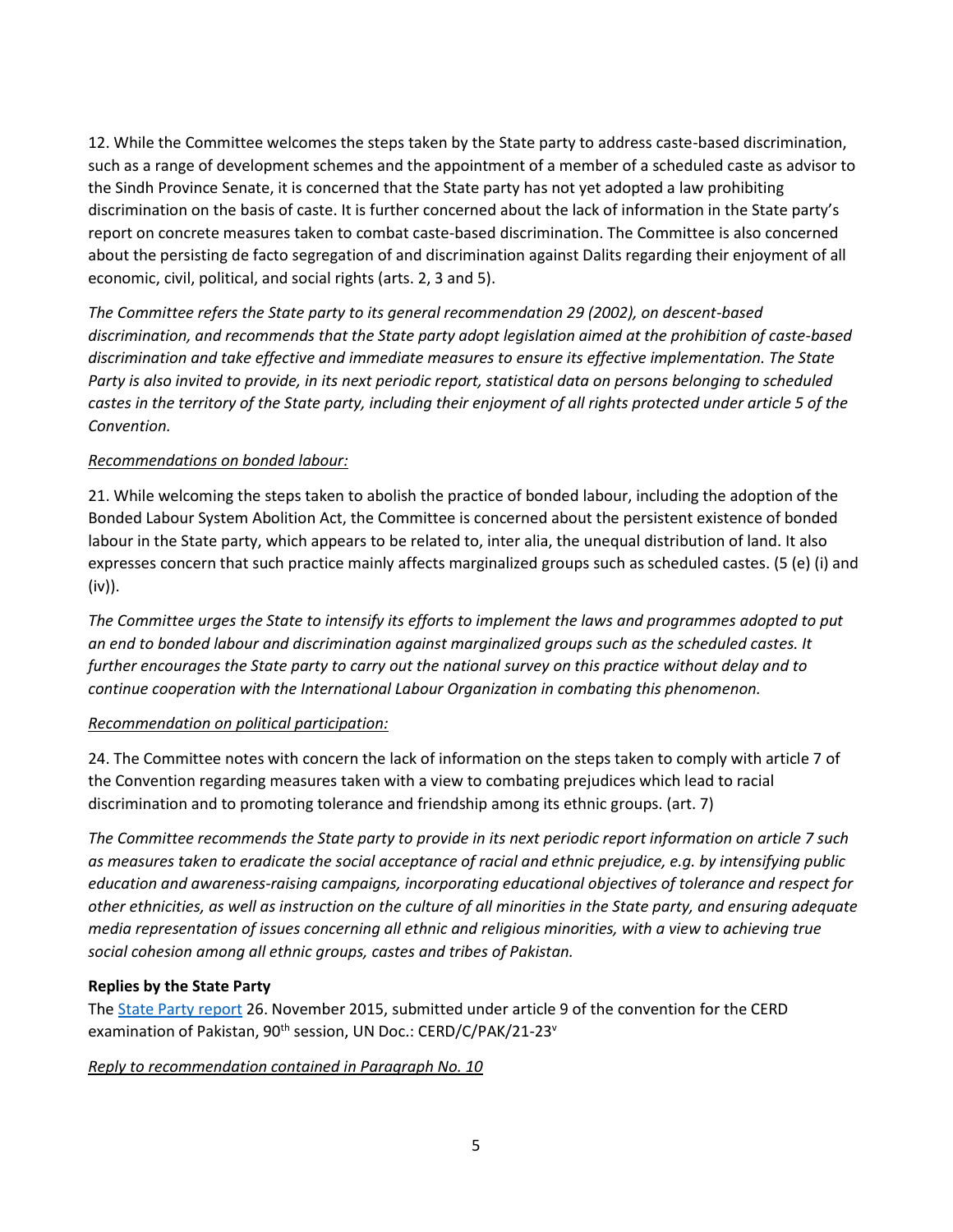17. Chapter I of the Constitution of Pakistan already guarantees and lays down the framework for the protection of Fundamental Rights of all its citizens "without any discrimination", as does Chapter II that lays down Principles of Policy which also envision substantive framework for the protection of rights of the citizens of Pakistan including the rights of the minorities. Article 27 of the Constitution provides safeguard against any kind of discrimination in services on the basis of race, religion, caste, sex, residence or place of birth, while Article 9 of the Constitution mandates protection of life and liberty to all citizens subject to law. Fundamental rights of the citizens are of paramount importance as provided in Art. 8 of the Constitution, which states that "Laws inconsistent with or in derogation of fundamental rights to be void".

18. Article 3610 of the Constitution of Pakistan uses the word "minority" which encompasses all minorities, i.e., religious, ethnic, and linguistic. Similarly, Article 33 of the Constitution forbids any sort of discrimination among citizens on racial, parochial, tribal or sectarian grounds. Discrimination on the basis of ethnic diversification is not a relevant phenomenon in the Pakistani society. Furthermore there is no bar on any caste, creed, linguistic and ethnic group in respect of political participation at national, provincial or local level.

26. Article 38 of the Constitution states that the state shall "secure the well-being of people, irrespective of sex, caste, creed or race by raising their standard of living …".

31. Besides, Article 26 states that no person otherwise qualified can be discriminated against in the matter of employment on the basis of race, religion, caste, sex, residence or place of birth. Article 27 places complete ban on discrimination on the basis of sex in appointment in "the service in Pakistan", provided that the performance and functions of the job can be carried out by, and is deemed suitable for, both sexes.

# *Reply to recommendation contained in Paragraph No. 12*

33. The State of Pakistan does not recognize any discrimination among individuals on the basis of their belonging to a specific caste.

34. National Database and Registration Authority (NADRA) which has been mandated under the law for the registration of all the citizens of the country was requested to collect data along with specific information which is required under the law of the land. NADRA responded that there is no requirement under the Pakistani law to maintain data on the basis of caste. Pakistan does not encourage the recognition of the individuals on the basis of caste for it may be discriminatory to divide a culturally diverse society on the basis of caste.

35. Such an approach is evident from State practice. Government has abandoned all earlier references to the term "scheduled caste" from the pre-partition inherited documentations. The Government has made policies after independence for the advancement of socially backward classes of citizens by prescribing quota for the underdeveloped castes and regions.

# *Reply to recommendation contained in Paragraph No. 18*

56. As stated earlier, Article 27 of the Constitution of Islamic Republic of Pakistan 1973, categorically provides safeguards against discrimination to all citizens of Pakistan for appointment in the service of Pakistan on the basis of race, religion, caste, sex, residence or place of birth. Moreover, in order to secure adequate representation from all areas of Pakistan for vacancies in the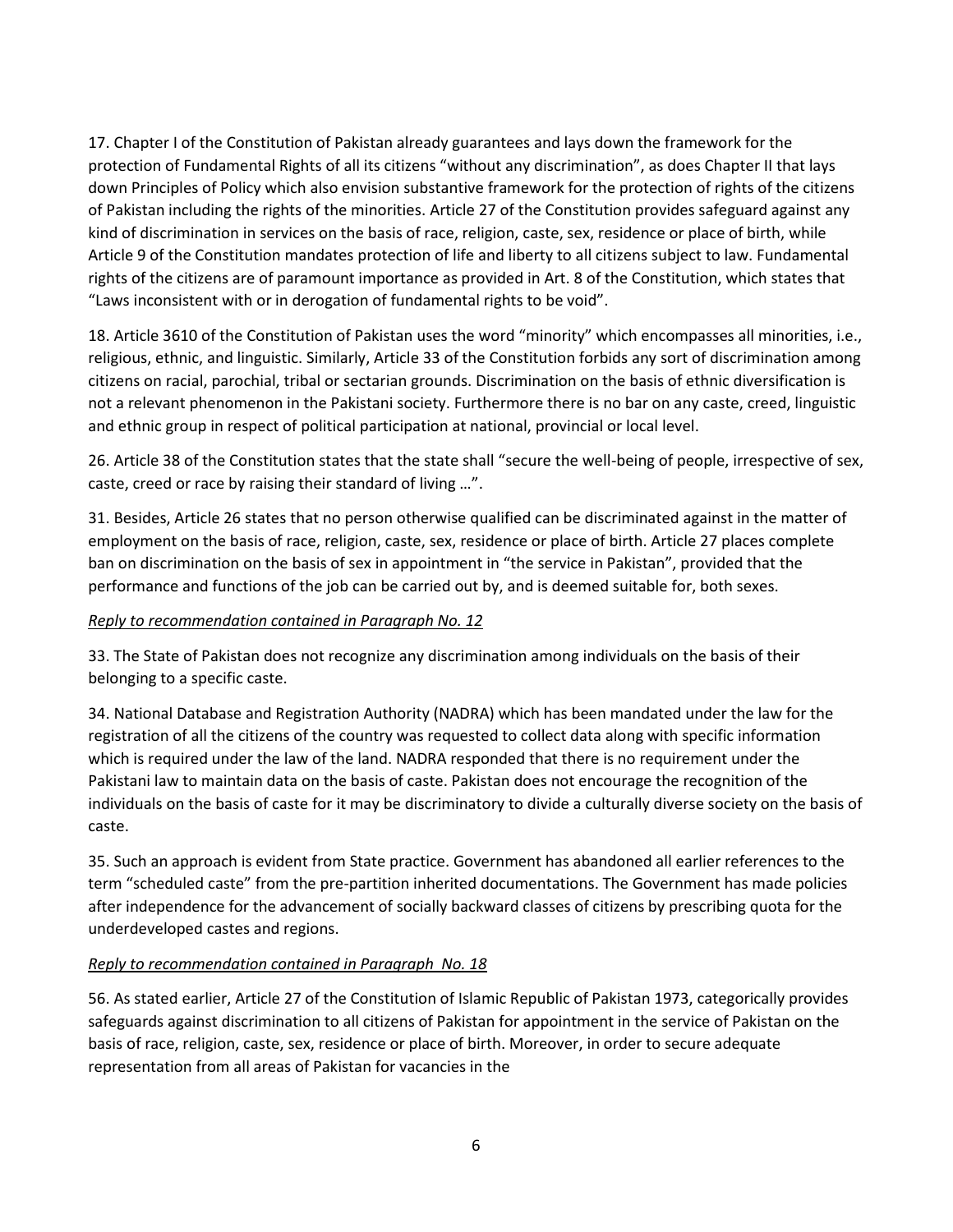Ministries/Division/Departments/Autonomous/Semi Autonomous bodies/corporations etc, seats are reserved for direct recruitment to be filled on all-Pakistan basis as per the following quota:

| Merit                             | 7%    |
|-----------------------------------|-------|
| Punjab (Including ICT, Islamabad) | 50%   |
| Sindh $(R)$                       | 11.4% |
| Sindh $(U)$                       | 7.6%  |
| K.P                               | 11.5% |
| Baluchistan                       | 6%    |
| NA/FATA                           | 4%    |
| Azad Kashmir                      | 2%    |
| Total                             | 100%  |

# *Reply to recommendation contained in Paragraph No. 19*

60. Pakistan's founding principles are echoed in Quaid-e-Azam Muhammad Ali Jinnah's 28 historic speech of 11<sup>th</sup> August 1947: "You are free; you are free to go to your temples. You are free to go to your mosques or to any other places of worship in this State of Pakistan. You may belong to any religion, caste or creed—that has nothing to do with the business of the State. We are starting with this fundamental principle that we are all citizens and equal citizens of one state".

## <span id="page-6-0"></span>3. **Suggestions for follow-up and recommendations by PDSN and IDSN**

## <span id="page-6-1"></span>Lack of **disaggregated** data on scheduled caste

In response to the recommendations contained in paragraph 12. (CERD concluding observations 2009) the State Party report (para. 33-34) fails to recognize any type of discrimination based on caste and refuses to provide specific data on caste stating that: "Pakistan does not encourage the recognition of the individuals on the basis of caste for it may be discriminatory to divide a culturally diverse society on the basis of caste".

As highlighted by the Special Rapporteur on minority issues in her report A/HRC/31/56<sup>vi</sup>, officially, the number of Dalits is approximately 330,000 (1998 census), but according to researchers the real figure may be two million, or much higher as estimated by PDSN and scheduled caste activists working on the ground . These data do not include 'lower castes' within the Muslim community, living under similarly depressed conditions. In the first phase of the new national census process, which was started in 2011, no special efforts have been made to ensure accuracy of the data based on caste. Generally, the need for accurate and disaggregated data, as well as comprehensive, updated studies on the situation of Dalits in Pakistan, is a pressing issue.

## <span id="page-6-2"></span>Recommendations

 For the upcoming census, IDSN and PDSN suggest that census data include disaggregated data on caste in order to bring light to and eliminate discrimination based on work and descent and to justify giving Dalit people their due representation and share in development/assemblies/government etc.

## <span id="page-6-3"></span>Further resources:

For more information [Download the IDSN briefing note on Pakistan \(2014\)](http://idsn.org/fileadmin/user_folder/pdf/New_files/Pakistan/Pakistan_briefing_note.pdf)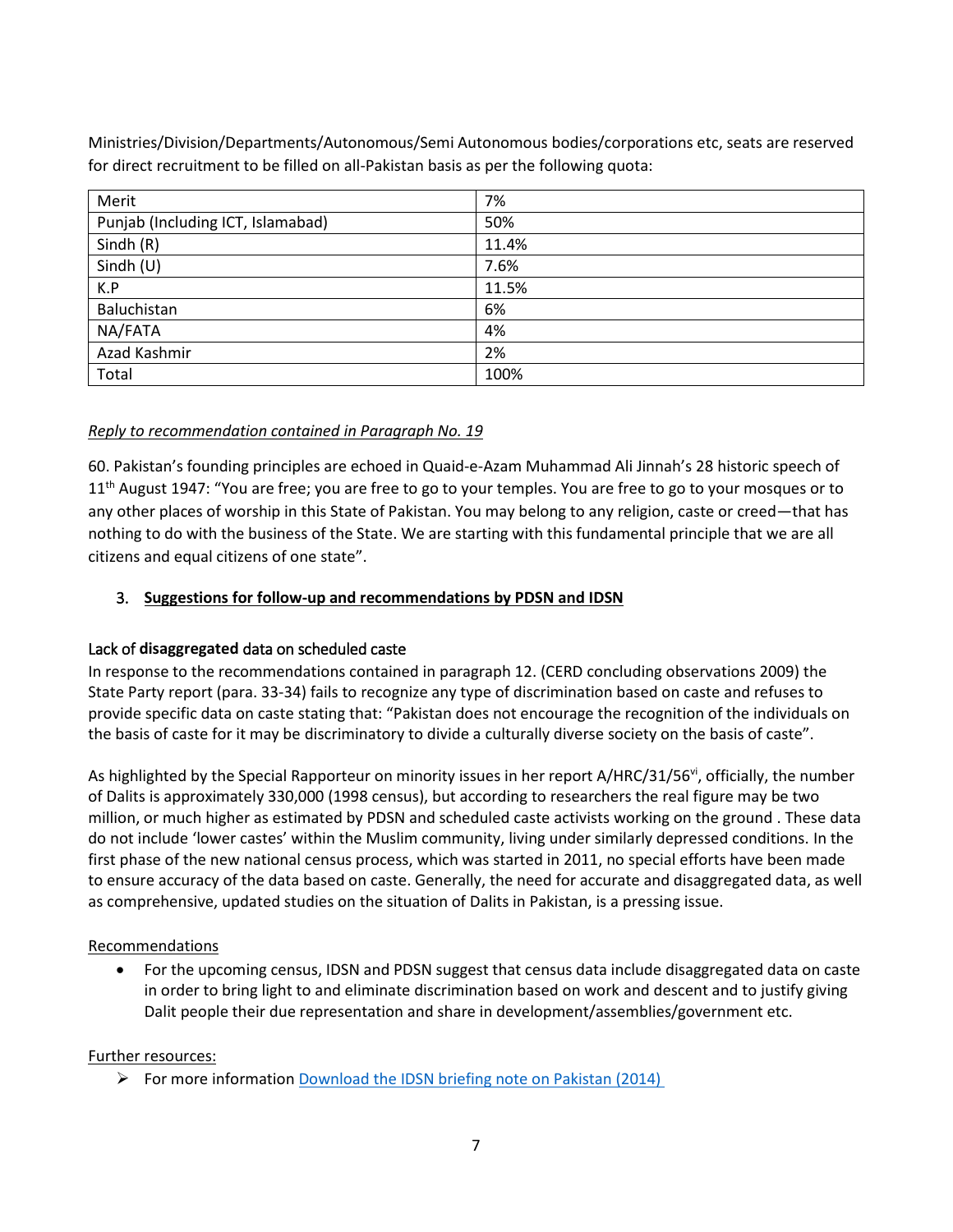## <span id="page-7-0"></span>Bonded **labour**

The Special Rapporteur on minority issues highlighted the intersectionality of caste and forced and bonded labour in Pakistan, and stated that Dalits, who are mainly minority Hindus, are disproportionately affected by forced and bonded labour, particularly in the Sindh and Balochistan provinces. Pakistan has ratified a number of international covenants and conventions which proscribe slavery, forced labour, and debt-bondage. The Constitution of Pakistan forbids slavery and forced labour, and the Bonded Labour System (Abolition) Act of 1992 along with the Bonded Labour System (Abolition) Rules of 1995 completely outlaw bonded labour. They also cancel all existing bonded debts and forbid lawsuits for the recovery of such debts. Yet, bonded labour in Pakistan is widespread, particularly in agriculture and brick making, and the majority of the bonded labour community belongs to marginalized and excluded groups such as the scheduled caste Hindus, Christians and Muslim Sheikhs. Scheduled Castes /Dalits are landless, poor and work predominantly in the agricultural sector, where the majority are doing bonded labour, lacking basic facilities and facing social/racial and psychological discrimination. In its examination of Pakistan in May 2016, the Committee on the Rights of the Child expressed serious concern over the continuous practice of bonded and forced labour affecting vulnerable children, including Dalit children and urged the GoP to eradicate all forms of bonded and forced labour of children and in particular children from marginalized and disadvantaged groups such as Dalit children, and bring the responsible employers to justice.

In their report to the committee (2015) the GoP states that the prohibition of slavery is recognized and safeguarded by the fundamental laws of Pakistan. 32 Article 11 of the Constitution, at the very outset prohibits forced and bonded labour as well as human trafficking (21-23 Periodic Report of the state party). However, the State fails to address the Committee's specific recommendations on caste: "to intensify its efforts to implement the laws and programmes adopted to put an end to bonded labour and discrimination against marginalized groups such as the scheduled castes" (CERD Concluding Observations on Pakistan, rec. 21 74 session, 2009). In their response the recommendations contained in paragraph 21., the State Party lists a number of measures taken to address the issue of bonded labour, but does not mention any implementation of any laws or programmes, which deals specifically with bonded labour and discrimination against marginalized groups such as scheduled castes.

## <span id="page-7-1"></span>Recommendations

- IDSN and PDSN urge the GoP to ensure full implementation of the Bonded Labour System (Abolition) Act from 1992 and urge the GoP to consider how the lacking implementation affects the Dalit population, whereof many are forced into debt-bondage.
- IDSN and PDSN urge the GoP to implement make efforts to specifically include a consideration for caste-based discrimination in the implementation of laws and programmes with the aim to end forced and bonded labour in Pakistan.
- The GoP should ensure that Scheduled Caste peasants are given their due share of agricultural productions, so that labourers are not subjected to bonded labour; and extend an invitation to the UN Special Rapporteur on contemporary forms of slavery.
- Given the gravity of the issues, as reflected also in the reports of Human Rights Commission of Pakistan, the GoP should obligate provincial governments to immediately enact anti-bonded labour laws.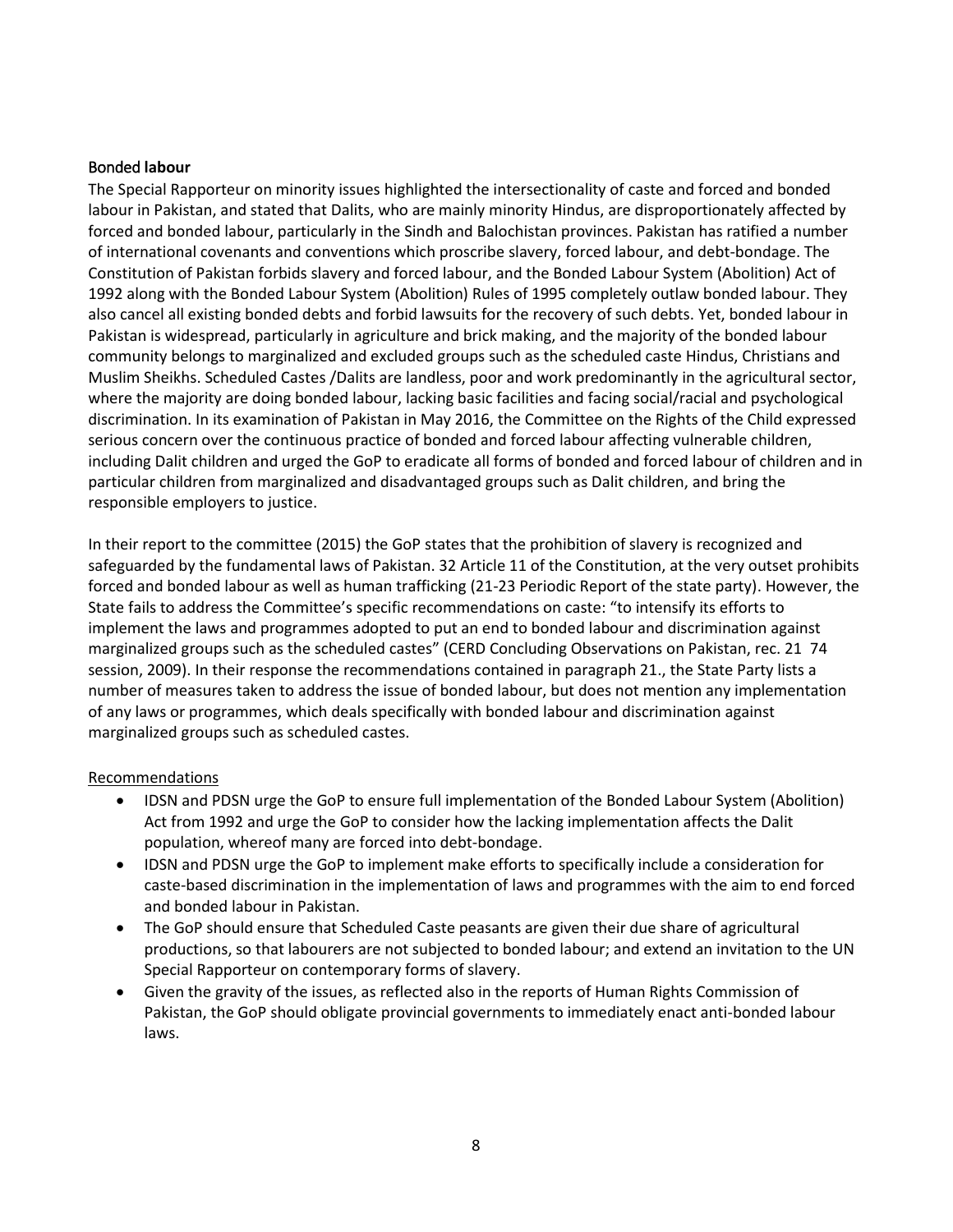## <span id="page-8-0"></span>Further resources:

- $\triangleright$  [IDSN webpage on caste-based slavery in Pakistan](http://idsn.org/key-issues/caste-based-slavery/caste-based-slavery-in-pakistan/)
- $\triangleright$  The Choice of Reforms: The Human Rights Situation of Ethnic, Linguistic, Religious Minorities, Scheduled [Castes Hindus and Indigenous People in Pakistan \(TRDP/NCJP/PILER/IDSN/Justice and Peace Netherlands,](http://idsn.org/fileadmin/user_folder/pdf/New_files/Key_Issues/Bonded_Labour/Alternative_report_TRDP_NCJP_PILER_IDSN_Justice_and_Peace_Netherlands.pdf)  [2009. Publication\)](http://idsn.org/fileadmin/user_folder/pdf/New_files/Key_Issues/Bonded_Labour/Alternative_report_TRDP_NCJP_PILER_IDSN_Justice_and_Peace_Netherlands.pdf)
- [Unfree Labour in Pakistan: Work, Debt and Bondage in Brick Kilns \(ILO, 2004, Publication\)](http://idsn.org/fileadmin/user_folder/pdf/New_files/Key_Issues/Bonded_Labour/2004_WP24_Unfree_labour_in_Pakistan.pdf)
- [Information on Caste Based Discrimination in South Asia \(IIDS/IDSN, 2007, Publication\)](http://idsn.org/fileadmin/user_folder/pdf/New_files/Key_Issues/Bonded_Labour/LongBehindSchedule.pdf)
- [Contemporary Forms of Slavery in Pakistan \(Human Rights Watch, 1995, Publication\)](http://idsn.org/fileadmin/user_folder/pdf/New_files/Key_Issues/Bonded_Labour/Slavery_Pakistan_HRW.pdf)
- [A Rapid Assessment of Bonded Labour in Hazardous Industries in Pakistan: Glass Bangle-Making, Tanneries](http://idsn.org/fileadmin/user_folder/pdf/New_files/Key_Issues/Bonded_Labour/2004_WP21_A_rapid_assessment_in_hazardous_industries.pdf)  [and Construction \(ILO, 2004, Publication\)](http://idsn.org/fileadmin/user_folder/pdf/New_files/Key_Issues/Bonded_Labour/2004_WP21_A_rapid_assessment_in_hazardous_industries.pdf)
- [IDSN and PDSN UPR Submission 2012](http://idsn.org/wp-content/uploads/user_folder/pdf/New_files/UN/UPR/FINAL_UPR_submission_Pakistan_-_PDSN_and_IDSN_-_April_2012.pdf)
- [Poverty, Discrimination and Slavery:](http://idsn.org/fileadmin/user_folder/pdf/New_files/Key_Issues/Bonded_Labour/povertydiscrimination_slavery_ASI.pdf) The reality of bonded labour in India, Nepal and Pakistan Anti-Slavery International, 2008.
- Caste-based discrimination in South Asia [a study on Pakistan: Long Behind Schedule \(2008\)](http://idsn.org/fileadmin/user_folder/pdf/Old_files/asia/pdf/RR_Pakistan.pdf)
- ▶ Haris Gazdar: ["Class, Caste or Race: Veils over Social Oppression in Pakistan"](http://www.researchcollective.org/Documents/Class_Caste_or_Race.pdf), Economic and Political Weekly January 13, 2007.
- $\triangleright$  Working Paper: [A rapid assessment of bonded labour in hazardous industries in Pakistan: glass bangle](http://idsn.org/fileadmin/user_folder/pdf/New_files/Key_Issues/Bonded_Labour/2004_WP21_A_rapid_assessment_in_hazardous_industries.pdf)[making, tanneries and Construction](http://idsn.org/fileadmin/user_folder/pdf/New_files/Key_Issues/Bonded_Labour/2004_WP21_A_rapid_assessment_in_hazardous_industries.pdf) by Collective for Social Science Research, Karachi, International Labour Office, Geneva, March 2004.

## <span id="page-8-1"></span>Forced **conversion** and forced marriages

A key concern is the problem of forced conversion of minority and scheduled caste women and girls under the disguise of marriage of choice.vii Minority women in general and Hindu and scheduled caste girls in particular are subject to forced conversions and sexual abuse. This trend has increased in recent years and was most recently addressed by the Special Rapporteur on Minority Issues in her latest thematic report to the human rights council (A/HRC/31/56).<sup>viii</sup> The worst victims are Scheduled Caste Hindu girls who are kidnapped or lured into conversion, sexually exploited and then abandoned.ix In a 2012 UPR report, it was estimated that on average some 700 Christian and 300 Hindu girls are forcibly converted to Islam each year in Pakistan, notably in Punjab, Khyber Pakhtun Kha and Sindh provinces.x Together with Pakistan institute for Labour Education and Research (PILER), PDSN has previously appealed to the government to take notice of the alleged adoption of Dalit girls and their forceful conversions to Islam.<sup>xi</sup>

Despite the 2011 Prevention of Anti-women Practices Act, which abolishes the practice of forced marriages and the exchange of girls in settling disputes, as well as the marriage of minor girls, it is found that the police refuse to intervene in such cases. Even the courts are complicit in this, by nullifying women's previous non-Islamic marriages and recognizing their forced marriages instead (ALRC and Act-France, UPR 2012). Furthermore, the Sindh Child Marriage Restraint Act from 2013 prohibits marriage before the age of 18, but courts are failing to implement the law in cases concerning Hindu Dalit minors in the Sindh province.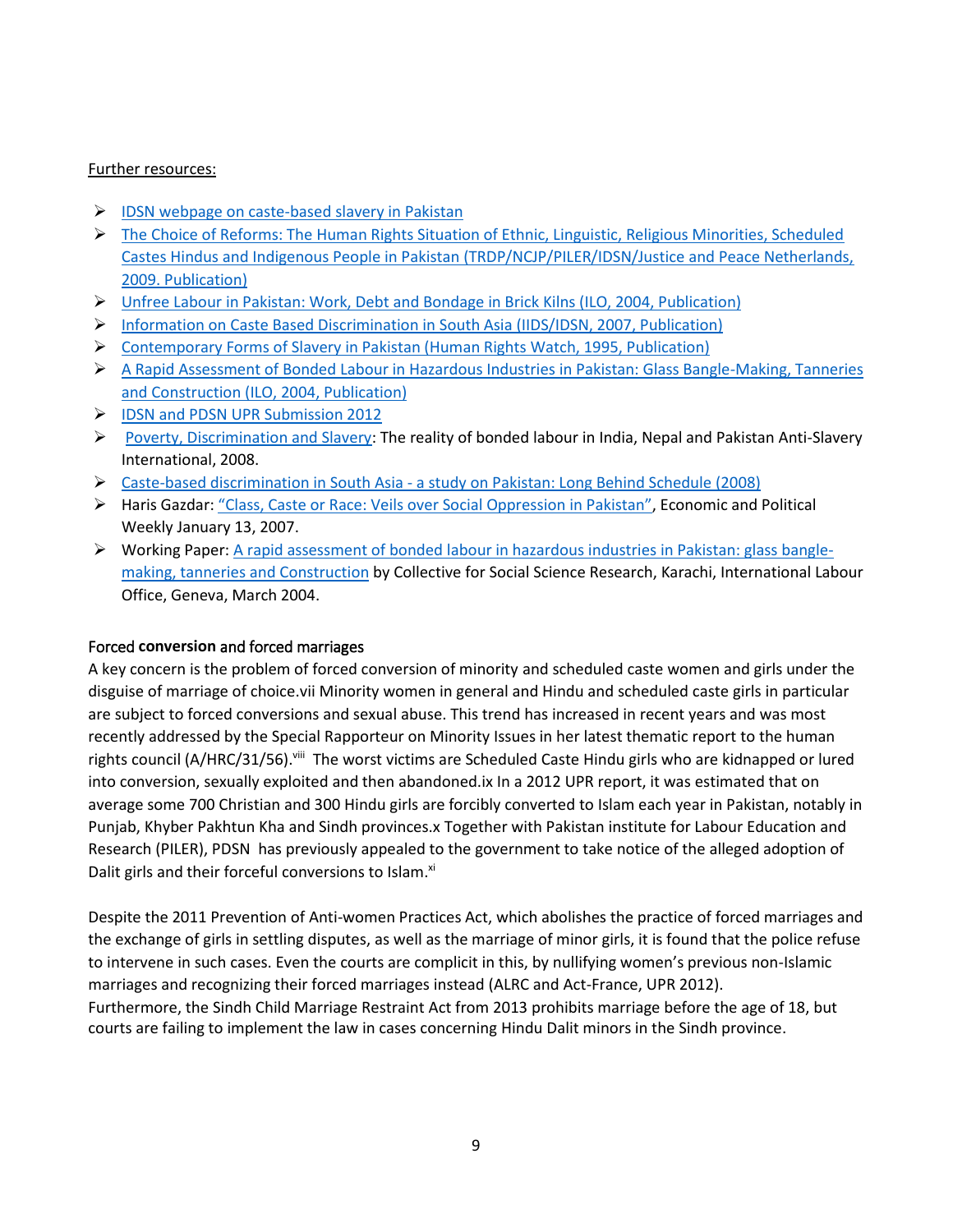Forced conversions is a serious issue and has been affecting the Dalit community for many years<sup>xii</sup>. So far, no action has been taken by the GoP to address the issue and there is currently no law to curb forced conversion or make the practise illegal.

The problems of forced conversions and forced marriage are interlinked as many young Scheduled Caste girls are forced into conversion by way of marriage.

## <span id="page-9-0"></span>Recommendations

- $\bullet$
- The GoP should take effective measures to prevent and investigate cases of forced conversion of girls, with an emphasis on the most vulnerable groups such as Scheduled Caste girls.
- The Government of Pakistan should commit to taking serious steps to address the issue of forced conversions, including proposing legal measures to effectively put an end to this practise.
- The GoP should ensure the effective implementation of the Prevention of Anti-women Practices Act (2011)
- The GoP should ensure the effective implementation of the 2013 Sindh Child Marriage Restraints Act.
- The GoP should eliminate multiple forms of discrimination experienced by Dalit women and girls on the basis of caste and gender in accordance with CEDAW General Recommendations 25, 28 and 33.

<span id="page-9-1"></span>Further resources:

- $\triangleright$  [Dalit women in Pakistan](http://idsn.org/key-issues/dalit-women/dalit-women-in-pakistan/) fall victim to sexual abuse, abduction and forced religious conversion. They suffer triple discrimination due to their gender, religion and caste.
- [Newsletter from Pakistan Dalit Solidarity Network,](http://www.idsn.org/fileadmin/user_folder/pdf/New_files/Pakistan/PDSN_Monthly_updates_-_November.pdf) November 2014
- SCHEDULED CASTE WOMEN IN PAKISTAN [Alternative report to CEDAW \(PDSN and IDSN\),](http://idsn.org/fileadmin/user_folder/pdf/New_files/Pakistan/SCHEDULED_CASTE_WOMEN_IN_PAKISTAN_-_Alternative_report_to_CEDAW_-_PDSN_and_IDSN_-_Jan_2013.pdf) 2013
- $\triangleright$  Cluster and analysis of issues and recommendations from UN institutions on caste affected women and [girls](http://idsn.org/wp-content/uploads/2016/06/Cluster-and-analysis-of-issues-and-recommendations-from-UN-institutions-on-women-and-caste-pdf-image.jpg) (June 2016)

# <span id="page-9-2"></span>**References**

 $\overline{\phantom{a}}$ 

iii See A/67/303, para. 43.

iv Pakistan Dalit Solidarity Network and International Dalit Solidarity Network, "Scheduled caste women in Pakistan: denied a life in dignity and respect", alternative report to the Committee on the Elimination of Discrimination against Women at its fifty-fourth session (2013), p. 12.

<sup>v</sup> <https://documents-dds-ny.un.org/doc/UNDOC/GEN/G15/270/79/PDF/G1527079.pdf?OpenElement> (last accessed 29- 06-2016)

vi Iszak-Ndiaye, Rita, "Minorities and discrimination based on caste and analogous systems of inherited status" Report to the 31<sup>st</sup> Session of the Human Rights Council (A/HRC/31/56), 2016:

[http://www.ohchr.org/EN/HRBodies/HRC/RegularSessions/Session31/Documents/A\\_HRC\\_31\\_56\\_en.doc](http://www.ohchr.org/EN/HRBodies/HRC/RegularSessions/Session31/Documents/A_HRC_31_56_en.doc) (last accessed 29-06-2016)

viii Iszak-Ndiaye, Rita, "Minorities and discrimination based on caste and analogous systems of inherited status" Report to the 31<sup>st</sup> Session of the Human Rights Council (A/HRC/31/56), 2016:

[http://www.ohchr.org/EN/HRBodies/HRC/RegularSessions/Session31/Documents/A\\_HRC\\_31\\_56\\_en.doc](http://www.ohchr.org/EN/HRBodies/HRC/RegularSessions/Session31/Documents/A_HRC_31_56_en.doc)

<sup>&</sup>lt;sup>i</sup> "Caste-based discrimination in Pakistan", International Dalit Solidarity Network briefing note (May 2014).

ii Anti-Slavery International, *Poverty, Discrimination and Slavery: The Reality of Bonded Labour in India, Nepal and Pakistan* (2008), p. 14.

vii It has been estimated by the Pakistan Hindu Council, a social organization in Pakistan, that at least 25 Hindu girls are reported kidnapped each month in Sindh, leaving out those cases that are unreported.